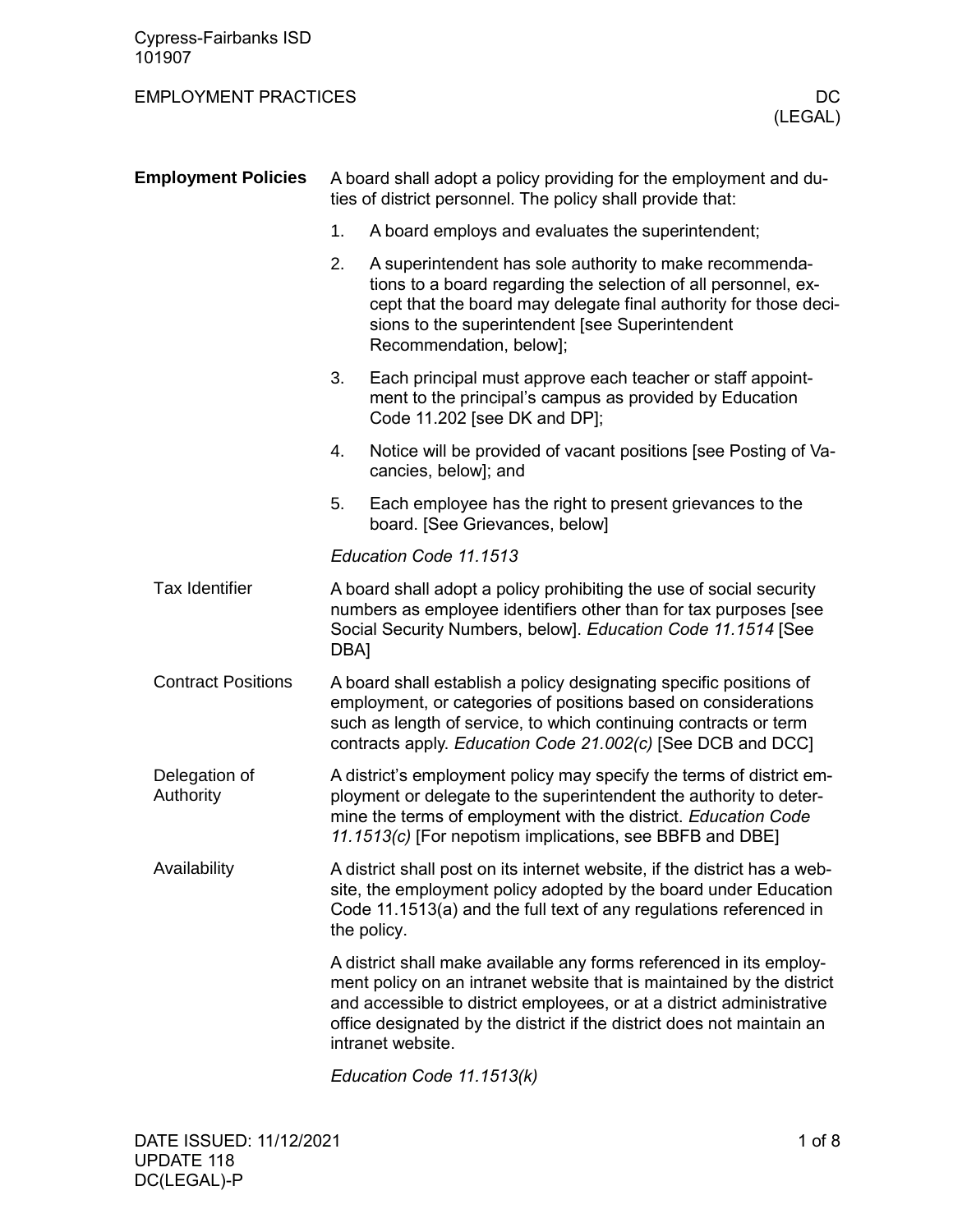| <b>Cypress-Fairbanks ISD</b><br>101907  |                                                                                                                                                                                                                                                                                                                                                                                                                                                                                                                              |    |                 |                                                                                                                                                                                                                                                                                                                                                                                                                                                                                                                                                                    |
|-----------------------------------------|------------------------------------------------------------------------------------------------------------------------------------------------------------------------------------------------------------------------------------------------------------------------------------------------------------------------------------------------------------------------------------------------------------------------------------------------------------------------------------------------------------------------------|----|-----------------|--------------------------------------------------------------------------------------------------------------------------------------------------------------------------------------------------------------------------------------------------------------------------------------------------------------------------------------------------------------------------------------------------------------------------------------------------------------------------------------------------------------------------------------------------------------------|
| <b>EMPLOYMENT PRACTICES</b>             |                                                                                                                                                                                                                                                                                                                                                                                                                                                                                                                              |    |                 | DC.<br>(LEGAL)                                                                                                                                                                                                                                                                                                                                                                                                                                                                                                                                                     |
| <b>Internal Auditor</b>                 |                                                                                                                                                                                                                                                                                                                                                                                                                                                                                                                              |    |                 | If a district employs an internal auditor, the board shall select the<br>internal auditor and the internal auditor shall report directly to the<br>board. Education Code 11.170 [See CFC]                                                                                                                                                                                                                                                                                                                                                                          |
| Superintendent<br><b>Recommendation</b> |                                                                                                                                                                                                                                                                                                                                                                                                                                                                                                                              |    | Code 11.1513(b) | A board may accept or reject a superintendent's recommendation<br>regarding the selection of district personnel and shall include the<br>board's acceptance or rejection in the minutes of the board's open<br>meeting, in the certified agenda or tape recording of a closed meet-<br>ing, or in the recording required under Government Code 551.125<br>or 551.127, as applicable. If a board rejects a superintendent's rec-<br>ommendation, the superintendent shall make alternative recom-<br>mendations until the board accepts a recommendation. Education |
| <b>Posting of Vacancies</b>             | A district's employment policy must provide that not later than the<br>tenth school day before the date on which a district fills a vacant<br>position for which a certificate or license is required as provided by<br>Education Code 21.003 [see DBA], other than a position that af-<br>fects the safety and security of students as determined by the<br>board, the district must provide to each current district employee:                                                                                             |    |                 |                                                                                                                                                                                                                                                                                                                                                                                                                                                                                                                                                                    |
|                                         | 1.                                                                                                                                                                                                                                                                                                                                                                                                                                                                                                                           |    |                 | Notice of the position by posting the position on:                                                                                                                                                                                                                                                                                                                                                                                                                                                                                                                 |
|                                         |                                                                                                                                                                                                                                                                                                                                                                                                                                                                                                                              | a. |                 | A bulletin board at:                                                                                                                                                                                                                                                                                                                                                                                                                                                                                                                                               |
|                                         |                                                                                                                                                                                                                                                                                                                                                                                                                                                                                                                              |    | (1)             | A place convenient to the public in the district's cen-<br>tral administrative office, and                                                                                                                                                                                                                                                                                                                                                                                                                                                                         |
|                                         |                                                                                                                                                                                                                                                                                                                                                                                                                                                                                                                              |    | (2)             | The central administrative office of each campus<br>during any time the office is open; or                                                                                                                                                                                                                                                                                                                                                                                                                                                                         |
|                                         |                                                                                                                                                                                                                                                                                                                                                                                                                                                                                                                              | b. |                 | The district's internet website, if the district has a web-<br>site; and                                                                                                                                                                                                                                                                                                                                                                                                                                                                                           |
|                                         | 2.                                                                                                                                                                                                                                                                                                                                                                                                                                                                                                                           |    |                 | A reasonable opportunity to apply for the position.                                                                                                                                                                                                                                                                                                                                                                                                                                                                                                                |
|                                         |                                                                                                                                                                                                                                                                                                                                                                                                                                                                                                                              |    |                 | Education Code 11.1513(d)                                                                                                                                                                                                                                                                                                                                                                                                                                                                                                                                          |
| Exception                               | If, during the school year, a district must fill a vacant position held<br>by a teacher, as defined by Education Code 21.201 [see DCB], in<br>less than ten school days, the district must provide notice of the<br>position in the manner described above as soon as possible after<br>the vacancy occurs. However, a district is not required to provide<br>the notice for ten school days before filling the position or to pro-<br>vide a reasonable opportunity to apply for the position. Education<br>Code 11.1513(e) |    |                 |                                                                                                                                                                                                                                                                                                                                                                                                                                                                                                                                                                    |
| <b>Grievances</b>                       | A district's employment policy must provide each employee with<br>the right to present grievances to the board. The policy may not re-<br>strict the ability of an employee to communicate directly with a<br>member of the board regarding a matter relating to the operation of                                                                                                                                                                                                                                            |    |                 |                                                                                                                                                                                                                                                                                                                                                                                                                                                                                                                                                                    |
| DATE ISSUED: 11/12/2021                 |                                                                                                                                                                                                                                                                                                                                                                                                                                                                                                                              |    |                 | $2$ of $8$                                                                                                                                                                                                                                                                                                                                                                                                                                                                                                                                                         |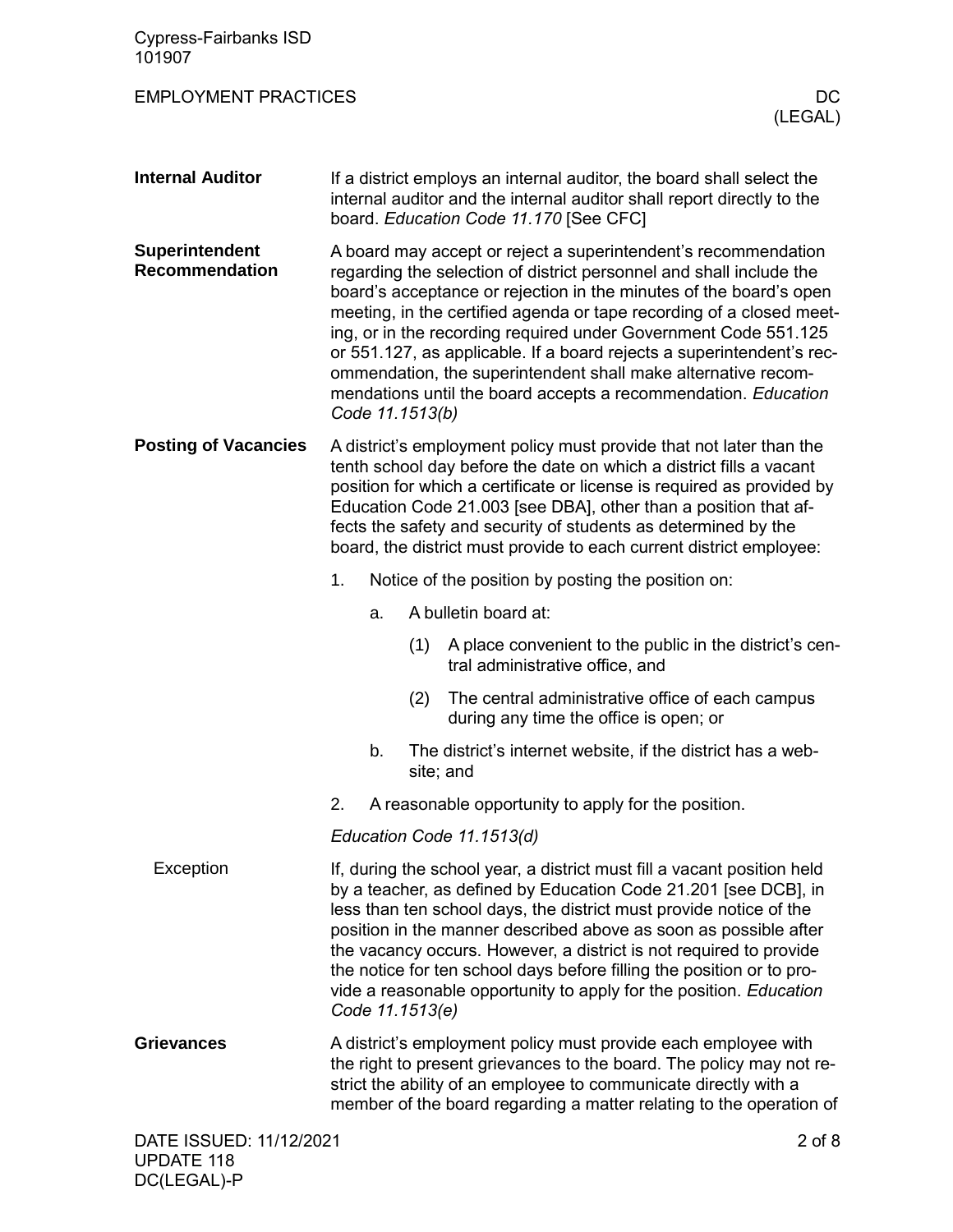## EMPLOYMENT PRACTICES DC

|                               |                                                                                                                                                                                                                                                                                                                                                | a district, except that the policy may prohibit ex parte communica-<br>tion relating to:                                                                                                                                                                                                                                                           |  |  |  |
|-------------------------------|------------------------------------------------------------------------------------------------------------------------------------------------------------------------------------------------------------------------------------------------------------------------------------------------------------------------------------------------|----------------------------------------------------------------------------------------------------------------------------------------------------------------------------------------------------------------------------------------------------------------------------------------------------------------------------------------------------|--|--|--|
|                               | 1.                                                                                                                                                                                                                                                                                                                                             | A hearing under Education Code Chapter 21, Subchapter E<br>(Term Contracts) or F (Hearing Examiners); and                                                                                                                                                                                                                                          |  |  |  |
|                               | 2.                                                                                                                                                                                                                                                                                                                                             | Another appeal or hearing in which ex parte communication<br>would be inappropriate pending a final decision by the board.                                                                                                                                                                                                                         |  |  |  |
|                               |                                                                                                                                                                                                                                                                                                                                                | Education Code 11.1513(i)-(j) [See DGBA]                                                                                                                                                                                                                                                                                                           |  |  |  |
| <b>Transfers</b>              |                                                                                                                                                                                                                                                                                                                                                | A district's employment policy may include a provision for providing<br>each current district employee with an opportunity to participate in<br>a process for transferring to another school in or position with the<br>district. Education Code 11.1513(c)(3) [See DK]                                                                            |  |  |  |
| <b>Contract Employees</b>     |                                                                                                                                                                                                                                                                                                                                                | A district shall employ each classroom teacher, principal, librarian,<br>nurse, or school counselor under a probationary contract, a contin-<br>uing contract, or a term contract. A district is not required to employ<br>a person other than these listed employees under a probationary,<br>continuing, or term contract. Education Code 21.002 |  |  |  |
| <b>Classroom Teacher</b>      | "Classroom teacher" means an educator who is employed by a dis-<br>trict and who, not less than an average of four hours each day,<br>teaches in an academic instructional setting or a career and tech-<br>nology instructional setting. The term does not include a teacher's<br>aide or a full-time administrator. Education Code 5.001(2)  |                                                                                                                                                                                                                                                                                                                                                    |  |  |  |
| Minimum Length of<br>Contract |                                                                                                                                                                                                                                                                                                                                                | A contract between a district and an educator must be for a mini-<br>mum of ten months of service. An educator employed under a ten-<br>month contract must provide a minimum of 187 days of service.<br>Education Code 21.401(a), (b)                                                                                                             |  |  |  |
| Proportionate<br>Reduction    | If a district anticipates providing less than 180 days of instruction<br>for students during a school year, as indicated by the district's aca-<br>demic calendar, the district may reduce the number of days of ser-<br>vice proportionately. A reduction by the district does not reduce an<br>educator's salary. Education Code 21.401(c-1) |                                                                                                                                                                                                                                                                                                                                                    |  |  |  |
| Commissioner<br>Waiver        | The commissioner of education may reduce the number of days of<br>service if disaster, flood, extreme weather conditions, fuel curtail-<br>ment, or another calamity causes the closing of schools. A reduc-<br>tion by the commissioner does not reduce an educator's salary. Ed-<br>ucation Code 21.401(c), 25.081(b)                        |                                                                                                                                                                                                                                                                                                                                                    |  |  |  |
| <b>Educational Aides</b>      |                                                                                                                                                                                                                                                                                                                                                | A board shall establish a plan to encourage the hiring of educa-<br>tional aides who show a willingness to become certified teachers.<br>Education Code 54.363(f)                                                                                                                                                                                  |  |  |  |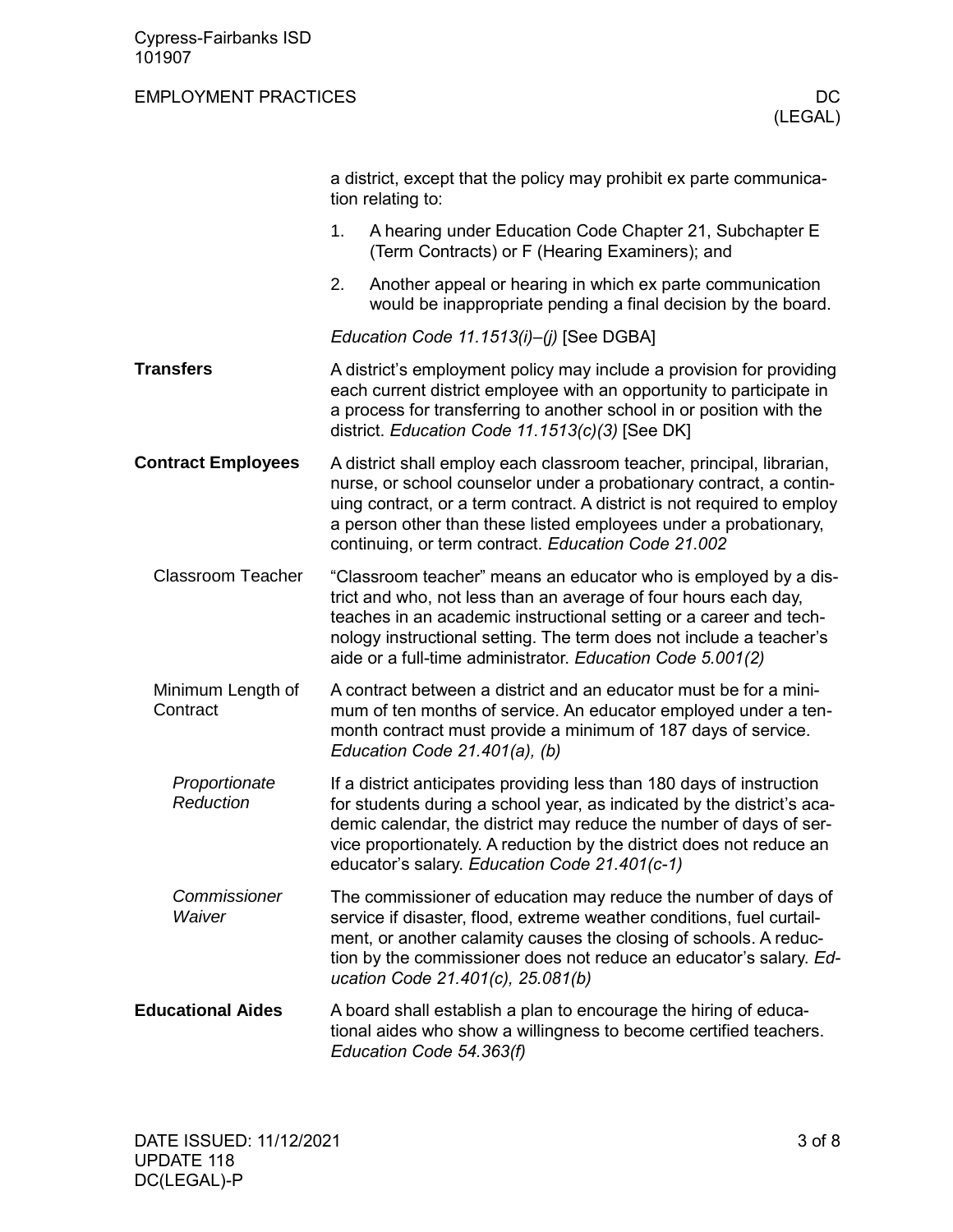Cypress-Fairbanks ISD 101907

## EMPLOYMENT PRACTICES DC

| <b>Employment of</b><br><b>Retirees</b> | A district shall file a monthly certified statement of employment of a<br>retiree in the form and manner required by TRS. A district shall in-<br>form TRS of changes in status of the district that affect the district's<br>reporting responsibilities.                                                                                                                                                                                    |    |                                                                                                                                                                                                                                                                                                                                                                                                                       |  |
|-----------------------------------------|----------------------------------------------------------------------------------------------------------------------------------------------------------------------------------------------------------------------------------------------------------------------------------------------------------------------------------------------------------------------------------------------------------------------------------------------|----|-----------------------------------------------------------------------------------------------------------------------------------------------------------------------------------------------------------------------------------------------------------------------------------------------------------------------------------------------------------------------------------------------------------------------|--|
|                                         |                                                                                                                                                                                                                                                                                                                                                                                                                                              |    | The certified statement must include information regarding:                                                                                                                                                                                                                                                                                                                                                           |  |
|                                         | 1.                                                                                                                                                                                                                                                                                                                                                                                                                                           |    | Employees of third party entities if the employees are service<br>or disability retirees who were first employed by the third party<br>entity on or after May 24, 2003, and are performing duties or<br>providing services on behalf of or for the benefit of the district<br>that employees of the district would otherwise perform or pro-<br>vide; and                                                             |  |
|                                         | 2.                                                                                                                                                                                                                                                                                                                                                                                                                                           |    | Retirees who retired within twelve full, consecutive calendar<br>months of the month of the monthly certified statement and<br>are performing duties or providing services for or on behalf of<br>the district that employees of the district would otherwise per-<br>form or provide, and are:                                                                                                                       |  |
|                                         |                                                                                                                                                                                                                                                                                                                                                                                                                                              | a. | Waiving, deferring, or forgoing compensation for the ser-<br>vices or duties;                                                                                                                                                                                                                                                                                                                                         |  |
|                                         |                                                                                                                                                                                                                                                                                                                                                                                                                                              | b. | Performing the duties or providing the services as an in-<br>dependent contractor; or                                                                                                                                                                                                                                                                                                                                 |  |
|                                         |                                                                                                                                                                                                                                                                                                                                                                                                                                              | c. | Serving as a volunteer without compensation and per-<br>forming the same duties or providing the same services<br>for a reporting entity that the retiree performed or pro-<br>vided immediately before retiring and the retiree has an<br>agreement to perform those duties or provide those ser-<br>vices after the first 12 full, consecutive calendar months<br>after the retiree's effective date of retirement. |  |
|                                         | A district that fails to attain a completed status for the monthly certi-<br>fied statement as required by 34 Administrative Code 31.2 shall<br>pay to TRS, in addition to the required employer surcharges and<br>any applicable penalty interest on the unpaid amounts, the late fee<br>established in 34 Administrative Code 31.2(d) for each business<br>day that the monthly certified statement fails to attain a completed<br>status. |    |                                                                                                                                                                                                                                                                                                                                                                                                                       |  |
|                                         | An administrator of a district who is responsible for filing the state-<br>ment, and who knowingly fails to file the statement, commits an of-<br>fense.                                                                                                                                                                                                                                                                                     |    |                                                                                                                                                                                                                                                                                                                                                                                                                       |  |

*Gov't Code 824.6022, 825.403(k); 34 TAC 31.2*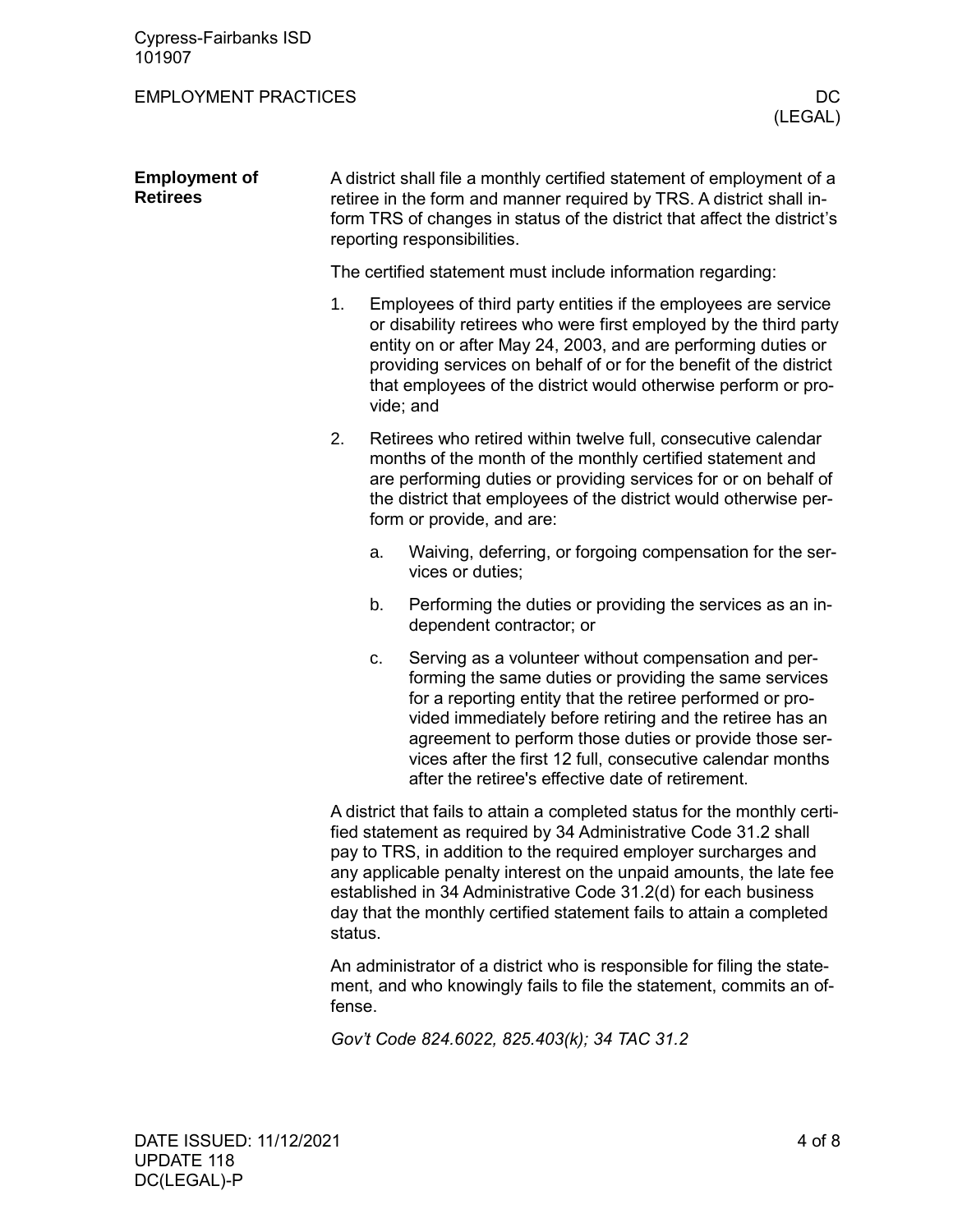| <b>Cypress-Fairbanks ISD</b><br>101907          |                                                                                                                                                                                                                                                                                                           |                                                                                                                                                                                                                                                                                                                                                                                                                                                                                                                                                                                                                                                                         |  |  |  |
|-------------------------------------------------|-----------------------------------------------------------------------------------------------------------------------------------------------------------------------------------------------------------------------------------------------------------------------------------------------------------|-------------------------------------------------------------------------------------------------------------------------------------------------------------------------------------------------------------------------------------------------------------------------------------------------------------------------------------------------------------------------------------------------------------------------------------------------------------------------------------------------------------------------------------------------------------------------------------------------------------------------------------------------------------------------|--|--|--|
| <b>EMPLOYMENT PRACTICES</b>                     |                                                                                                                                                                                                                                                                                                           | DC<br>(LEGAL)                                                                                                                                                                                                                                                                                                                                                                                                                                                                                                                                                                                                                                                           |  |  |  |
| <b>Former Board</b><br><b>Member Employment</b> |                                                                                                                                                                                                                                                                                                           | A board member is prohibited from accepting employment with the<br>district until the first anniversary of the date the board member's<br>membership on a board ends. Education Code 11.063 [See BBC]                                                                                                                                                                                                                                                                                                                                                                                                                                                                   |  |  |  |
| <b>New Hires</b><br>I-9 Forms                   | A district shall ensure that an employee properly completes section<br>1— "Employee Information and Verification"—on Form I-9 at the<br>time of hire.                                                                                                                                                     |                                                                                                                                                                                                                                                                                                                                                                                                                                                                                                                                                                                                                                                                         |  |  |  |
|                                                 | A district must verify employment eligibility, pursuant to the Immi-<br>gration Reform and Control Act, and complete Form I-9 by the fol-<br>lowing dates:                                                                                                                                                |                                                                                                                                                                                                                                                                                                                                                                                                                                                                                                                                                                                                                                                                         |  |  |  |
|                                                 | 1.                                                                                                                                                                                                                                                                                                        | Within three business days of initial hiring. If a district hires an<br>individual for employment for a duration of less than three<br>business days, the district must verify employment at the time<br>of hire. A district shall not be deemed to have hired an individ-<br>ual if the individual is continuing in his or her employment and<br>has a reasonable expectation of employment at all times.<br>When a district rehires an individual, the district may, in lieu of<br>completing a new I-9, inspect a previously completed I-9 exe-<br>cuted within three years of the date of rehire, to determine<br>whether the individual is still eligible to work. |  |  |  |
|                                                 | 2.                                                                                                                                                                                                                                                                                                        | For an individual whose employment authorization expires,<br>not later than the date of expiration.                                                                                                                                                                                                                                                                                                                                                                                                                                                                                                                                                                     |  |  |  |
|                                                 |                                                                                                                                                                                                                                                                                                           | 8 C.F.R. 274a.2(b)(1)(ii), (iii), (vii), (viii)                                                                                                                                                                                                                                                                                                                                                                                                                                                                                                                                                                                                                         |  |  |  |
| New Hire Reporting                              | A district shall furnish to the Directory of New Hires (Texas Attorney<br>General's Office) a report that contains the name, address, and so-<br>cial security number of each newly hired employee. The report<br>shall also contain a district's name, address, and employer identifi-<br>cation number. |                                                                                                                                                                                                                                                                                                                                                                                                                                                                                                                                                                                                                                                                         |  |  |  |
|                                                 | A district may also provide, at its option, the employee's date of<br>hire, date of birth, expected salary or wages, and the district's pay-<br>roll address for mailing of notice to withhold child support.                                                                                             |                                                                                                                                                                                                                                                                                                                                                                                                                                                                                                                                                                                                                                                                         |  |  |  |
|                                                 | A district shall report new hire information on a Form W-4 or an<br>equivalent form, by first class mail, telephonically, electronically, or<br>by magnetic media, as determined by the district and in a format<br>acceptable to the attorney general.                                                   |                                                                                                                                                                                                                                                                                                                                                                                                                                                                                                                                                                                                                                                                         |  |  |  |
| Deadline                                        |                                                                                                                                                                                                                                                                                                           | New hire reports are due:                                                                                                                                                                                                                                                                                                                                                                                                                                                                                                                                                                                                                                               |  |  |  |
|                                                 | 1.                                                                                                                                                                                                                                                                                                        | Not later than 20 calendar days after the date a district hires<br>the employee; or                                                                                                                                                                                                                                                                                                                                                                                                                                                                                                                                                                                     |  |  |  |
|                                                 | 2.                                                                                                                                                                                                                                                                                                        | In the case of a district transmitting reports magnetically or<br>electronically, by two monthly transmissions (if necessary) not<br>less than 12 days nor more than 16 days apart.                                                                                                                                                                                                                                                                                                                                                                                                                                                                                     |  |  |  |
| DATE ISSUED: 11/12/2021                         |                                                                                                                                                                                                                                                                                                           | $5$ of $8$                                                                                                                                                                                                                                                                                                                                                                                                                                                                                                                                                                                                                                                              |  |  |  |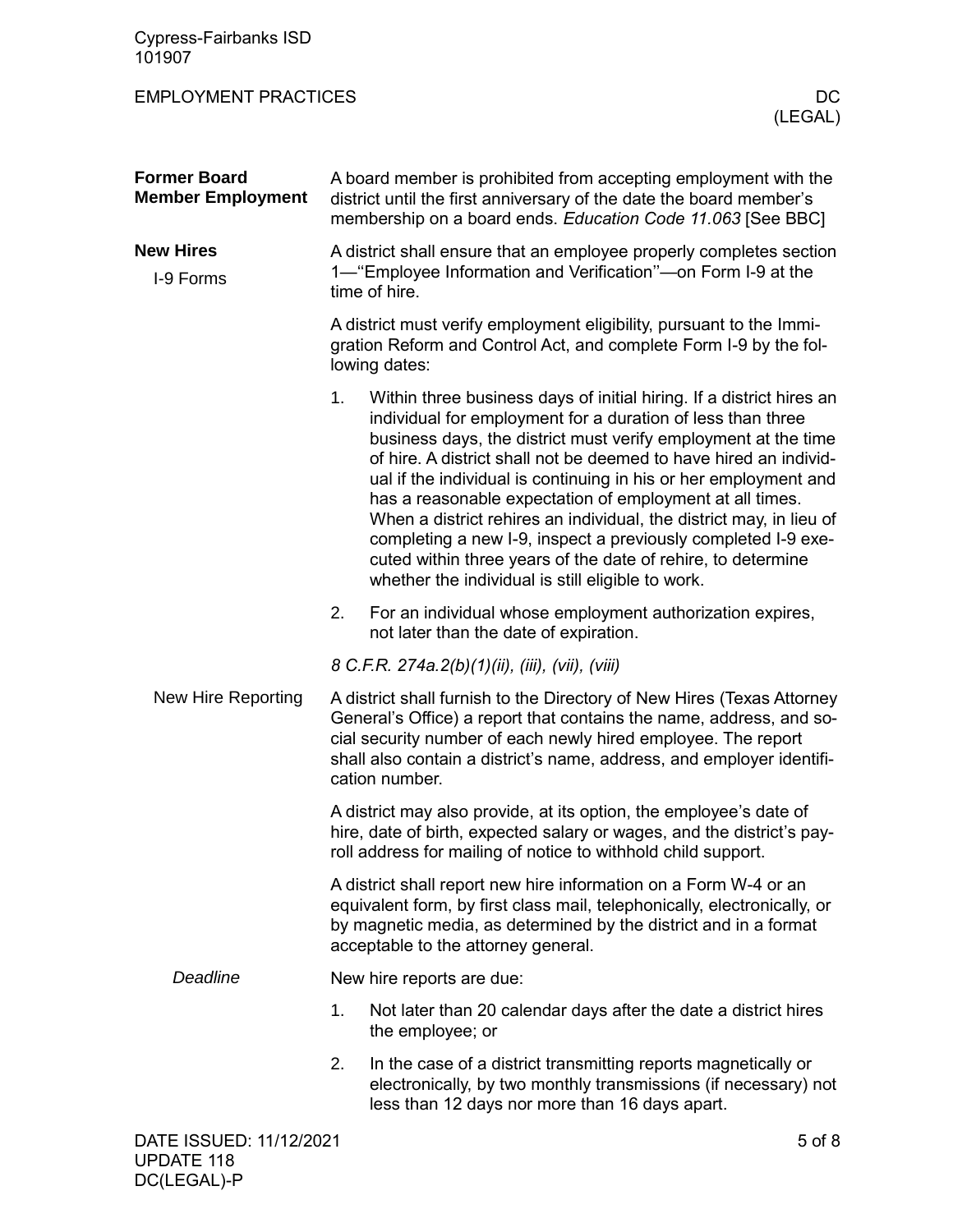| <b>Cypress-Fairbanks ISD</b><br>101907                                  |                                                                                                                                                                                                                                                                                                                                                                                                                                                                                  |                                                                                                                                                                                                                                                                               |  |  |
|-------------------------------------------------------------------------|----------------------------------------------------------------------------------------------------------------------------------------------------------------------------------------------------------------------------------------------------------------------------------------------------------------------------------------------------------------------------------------------------------------------------------------------------------------------------------|-------------------------------------------------------------------------------------------------------------------------------------------------------------------------------------------------------------------------------------------------------------------------------|--|--|
| <b>EMPLOYMENT PRACTICES</b>                                             |                                                                                                                                                                                                                                                                                                                                                                                                                                                                                  | DC.<br>(LEGAL)                                                                                                                                                                                                                                                                |  |  |
|                                                                         |                                                                                                                                                                                                                                                                                                                                                                                                                                                                                  | New hire reports shall be considered timely if postmarked by the<br>due date or, if filed electronically, upon receipt by the agency.                                                                                                                                         |  |  |
| <b>Penalties</b>                                                        |                                                                                                                                                                                                                                                                                                                                                                                                                                                                                  | A district that knowingly violates the new hire provisions may be lia-<br>ble for a civil penalty, as set forth at Family Code 234.105.                                                                                                                                       |  |  |
|                                                                         | Subch. I                                                                                                                                                                                                                                                                                                                                                                                                                                                                         | 42 U.S.C. 653a(b), (c); Family Code 234.101-.105; 1 TAC 55,                                                                                                                                                                                                                   |  |  |
| <b>Donations for</b><br><b>Supplemental</b><br><b>Educational Staff</b> | A district shall accept from a parent-teacher organization or associ-<br>ation recognized by the district a donation designated to fund sup-<br>plemental educational staff positions at a school campus and<br>spend the donation accepted for the designated purpose at the di-<br>rection of and within the time period specified by the school cam-<br>pus for which the donation was designated. This provision expires<br>September 1, 2025. Education Code 11.156(c), (d) |                                                                                                                                                                                                                                                                               |  |  |
| <b>Social Security</b><br><b>Numbers</b>                                | A board shall adopt a policy prohibiting the use of the social secu-<br>rity number of an employee of the district as an employee identifier<br>other than for tax purposes. Education Code 11.1514 [See DBA]                                                                                                                                                                                                                                                                    |                                                                                                                                                                                                                                                                               |  |  |
| <b>Federal Law</b>                                                      | A district shall not deny to any individual any right, benefit, or privi-<br>lege provided by law because of the individual's refusal to disclose<br>his or her social security number.                                                                                                                                                                                                                                                                                          |                                                                                                                                                                                                                                                                               |  |  |
| Exceptions                                                              | The federal law does not apply to:                                                                                                                                                                                                                                                                                                                                                                                                                                               |                                                                                                                                                                                                                                                                               |  |  |
|                                                                         | 1.                                                                                                                                                                                                                                                                                                                                                                                                                                                                               | Any disclosure that is required by federal statute. The United<br>States Internal Revenue Code provides that the social secu-<br>rity number issued to an individual for purposes of federal in-<br>come tax laws shall be used as the identifying number for tax-<br>payers; |  |  |
|                                                                         | 2.                                                                                                                                                                                                                                                                                                                                                                                                                                                                               | Any disclosure to a district maintaining a system of records in<br>existence and operating before January 1, 1975, if such dis-<br>closure was required under statute or regulation adopted be-<br>fore such date to verify the identity of an individual; or                 |  |  |
|                                                                         | 3.                                                                                                                                                                                                                                                                                                                                                                                                                                                                               | Any use for the purposes of establishing the identity of individ-<br>uals affected by any tax, general public assistance, driver's li-<br>cense, or motor vehicle registration law within a district's juris-<br>diction.                                                     |  |  |
| <b>Statement of Uses</b>                                                | A district that requests disclosure of a social security number shall<br>inform that individual whether the disclosure is mandatory or volun-<br>tary, by what statutory authority such number is solicited, and what<br>uses will be made of it.                                                                                                                                                                                                                                |                                                                                                                                                                                                                                                                               |  |  |
|                                                                         |                                                                                                                                                                                                                                                                                                                                                                                                                                                                                  | Privacy Act of 1974, Pub. L. No. 93-579, Sec. 7, 88 Stat. 1896,<br>1897 (1974)                                                                                                                                                                                                |  |  |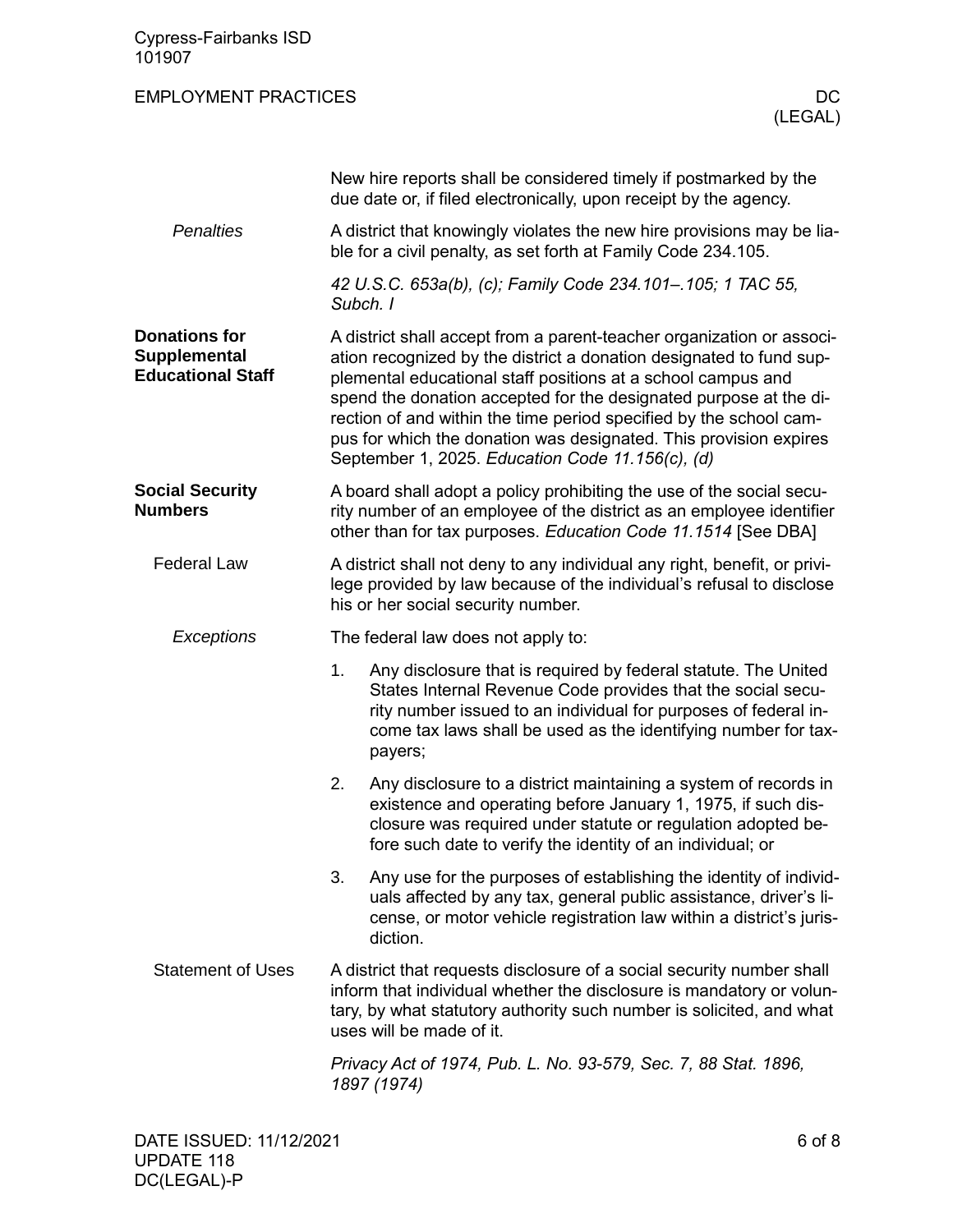Cypress-Fairbanks ISD 101907

EMPLOYMENT PRACTICES DC

| <b>Employment</b><br><b>Assistance</b><br><b>Prohibited</b><br><b>Federal Law</b> | A district that receives Title I funds shall have regulations or poli-<br>cies that prohibit any individual who is a school employee, contrac-<br>tor, or agent, or a district, from assisting a school employee in ob-<br>taining a new job, apart from the routine transmission of<br>administrative and personnel files, if the individual or district knows,<br>or has probable cause to believe, that such school employee en-<br>gaged in sexual misconduct regarding a minor or student in viola-<br>tion of the law. |                                                                                                                                                                                                                                                                                                                                                                                                                                                                                                                                 |  |  |  |
|-----------------------------------------------------------------------------------|------------------------------------------------------------------------------------------------------------------------------------------------------------------------------------------------------------------------------------------------------------------------------------------------------------------------------------------------------------------------------------------------------------------------------------------------------------------------------------------------------------------------------|---------------------------------------------------------------------------------------------------------------------------------------------------------------------------------------------------------------------------------------------------------------------------------------------------------------------------------------------------------------------------------------------------------------------------------------------------------------------------------------------------------------------------------|--|--|--|
|                                                                                   |                                                                                                                                                                                                                                                                                                                                                                                                                                                                                                                              | This requirement shall not apply if the information giving rise to<br>probable cause has been properly reported to a law enforcement<br>agency with jurisdiction over the alleged misconduct; and has been<br>properly reported to any other authorities as required by federal,<br>state, or local law, including Title IX of the Education Amendments<br>of 1972 (20 U.S.C. 1681 et seq.) and the implementing regulations<br>under Part 106 of Title 34, Code of Federal Regulations, or any<br>succeeding regulations; and: |  |  |  |
|                                                                                   | 1.                                                                                                                                                                                                                                                                                                                                                                                                                                                                                                                           | The matter has been officially closed or the prosecutor or po-<br>lice with jurisdiction over the alleged misconduct has investi-<br>gated the allegations and notified school officials that there is<br>insufficient information to establish probable cause that the<br>school employee engaged in sexual misconduct regarding a<br>minor or student in violation of the law;                                                                                                                                                |  |  |  |
|                                                                                   | 2.                                                                                                                                                                                                                                                                                                                                                                                                                                                                                                                           | The school employee has been charged with and acquitted or<br>otherwise exonerated of the alleged misconduct; or                                                                                                                                                                                                                                                                                                                                                                                                                |  |  |  |
|                                                                                   | 3.                                                                                                                                                                                                                                                                                                                                                                                                                                                                                                                           | The case or investigation remains open and there have been<br>no charges filed against, or indictment of, the school em-<br>ployee within four years of the date on which the information<br>was reported to a law enforcement agency.                                                                                                                                                                                                                                                                                          |  |  |  |
|                                                                                   | 20 U.S.C 7926 [See also CJ]                                                                                                                                                                                                                                                                                                                                                                                                                                                                                                  |                                                                                                                                                                                                                                                                                                                                                                                                                                                                                                                                 |  |  |  |
| <b>State Law</b>                                                                  | SBEC may suspend or revoke a certificate, impose other sanctions<br>against the person, or refuse to issue a certificate to the person if:                                                                                                                                                                                                                                                                                                                                                                                   |                                                                                                                                                                                                                                                                                                                                                                                                                                                                                                                                 |  |  |  |
|                                                                                   | 1.                                                                                                                                                                                                                                                                                                                                                                                                                                                                                                                           | The person assists another person in obtaining employment<br>at a school district, private school, or open-enrollment charter<br>school, other than by the routine transmission of administra-<br>tive and personnel files; and                                                                                                                                                                                                                                                                                                 |  |  |  |
|                                                                                   | 2.                                                                                                                                                                                                                                                                                                                                                                                                                                                                                                                           | The person knew that the other person has previously en-<br>gaged in sexual misconduct with a minor or student in viola-<br>tion of the law.                                                                                                                                                                                                                                                                                                                                                                                    |  |  |  |